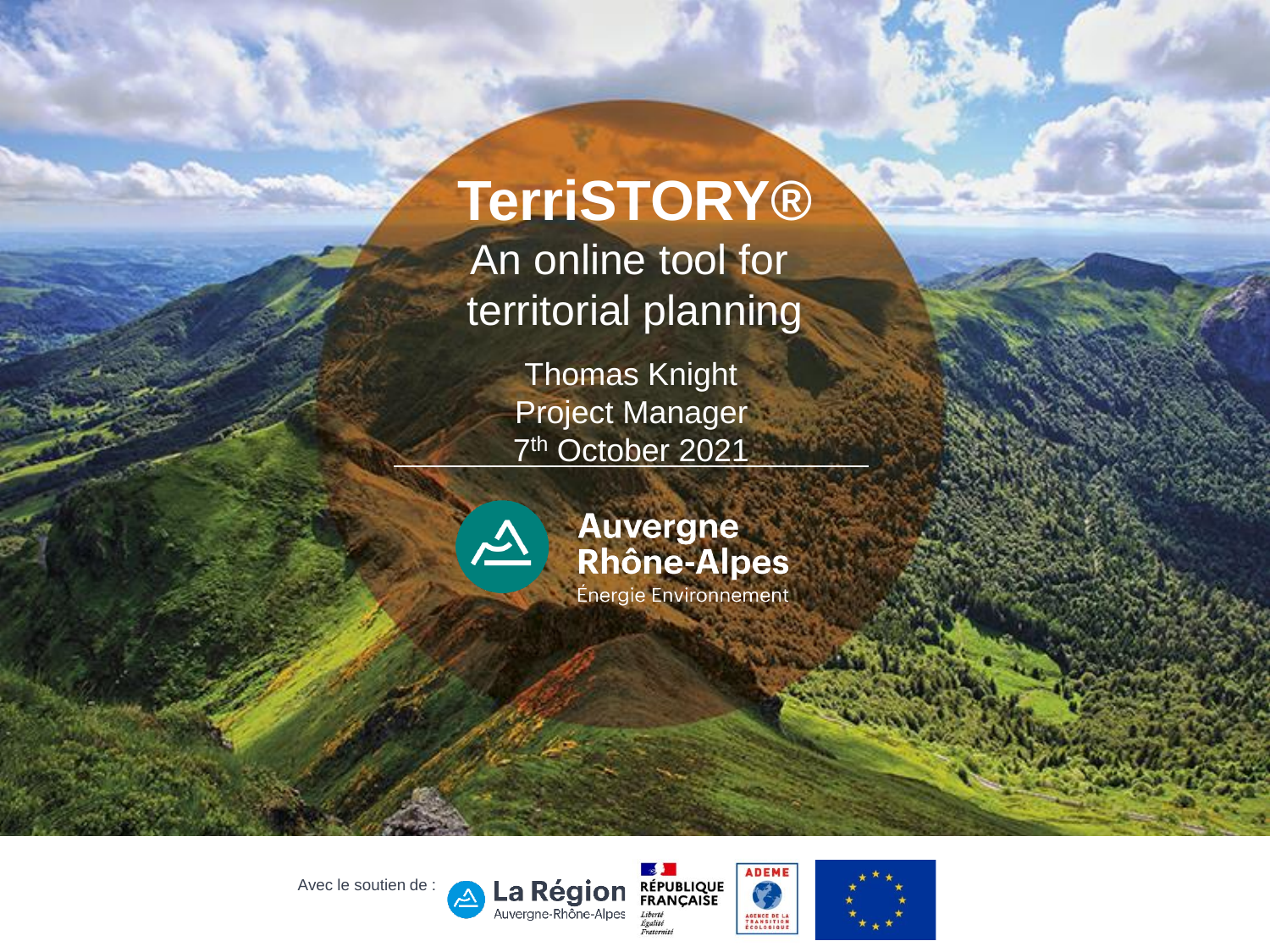### Who are we?



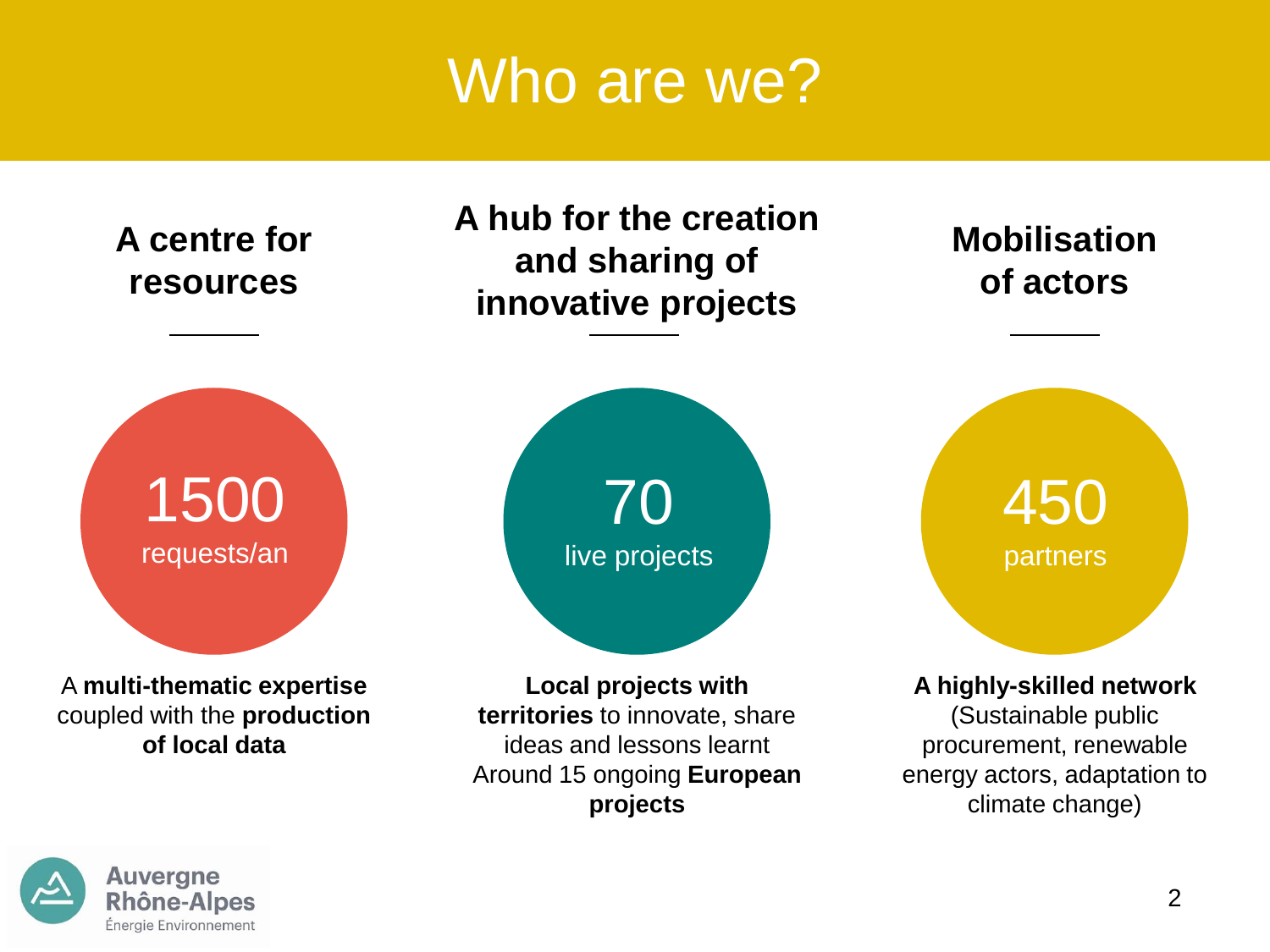### 80 active members

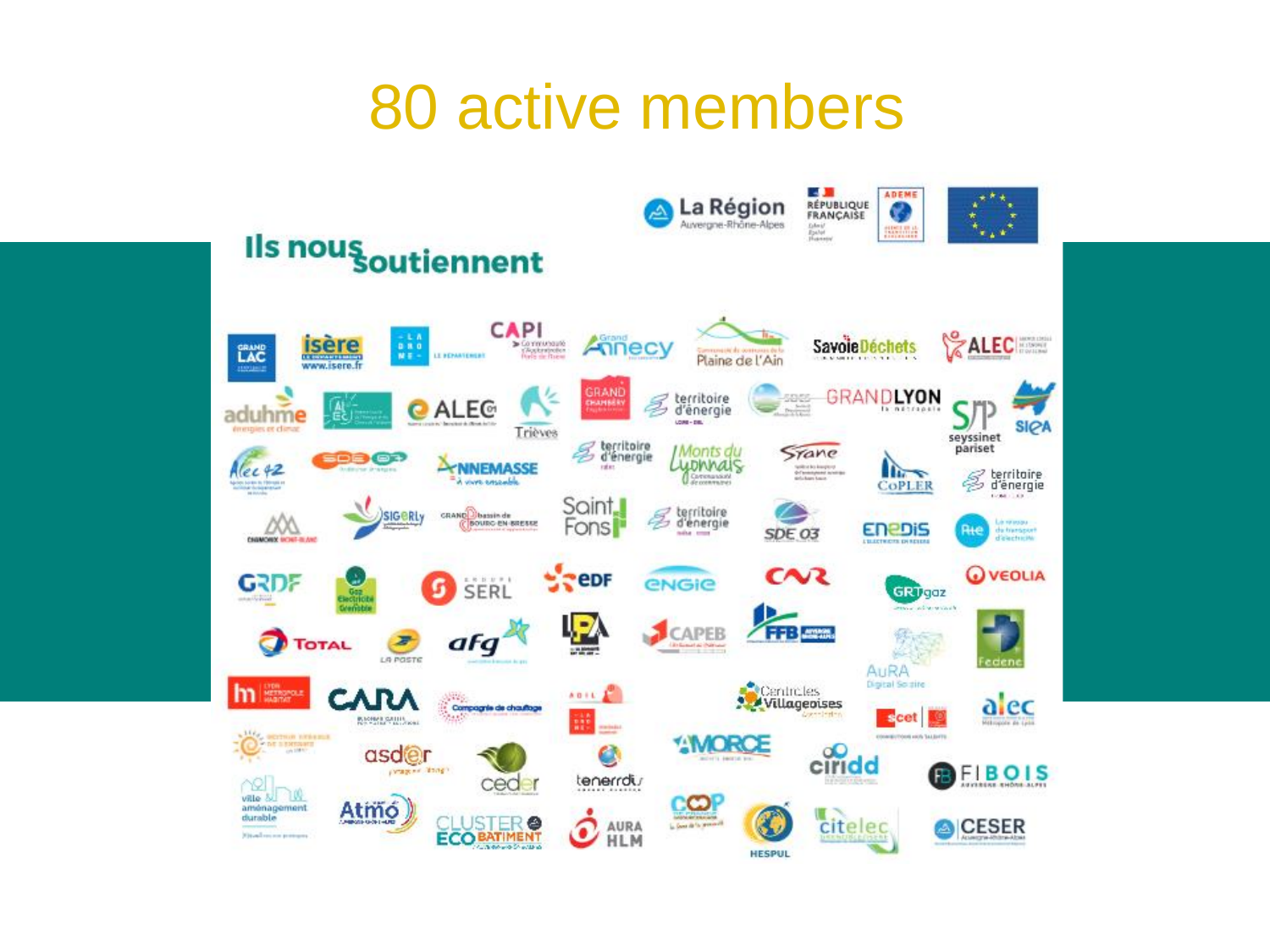# TerriSTORY®: An online data and planning tool

Why develop this tool?

Governance of the project

Current and future development

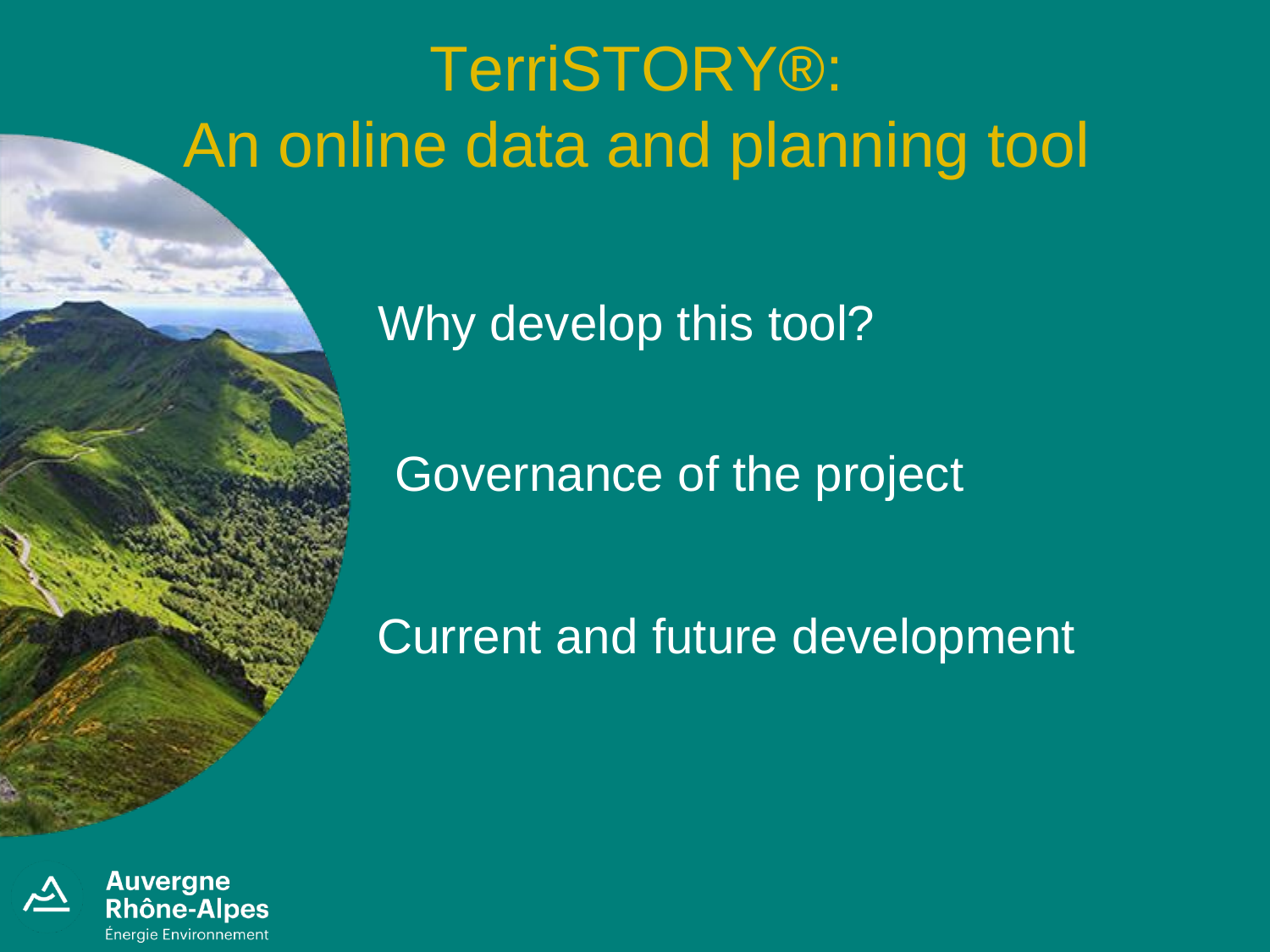

### Why develop this tool?

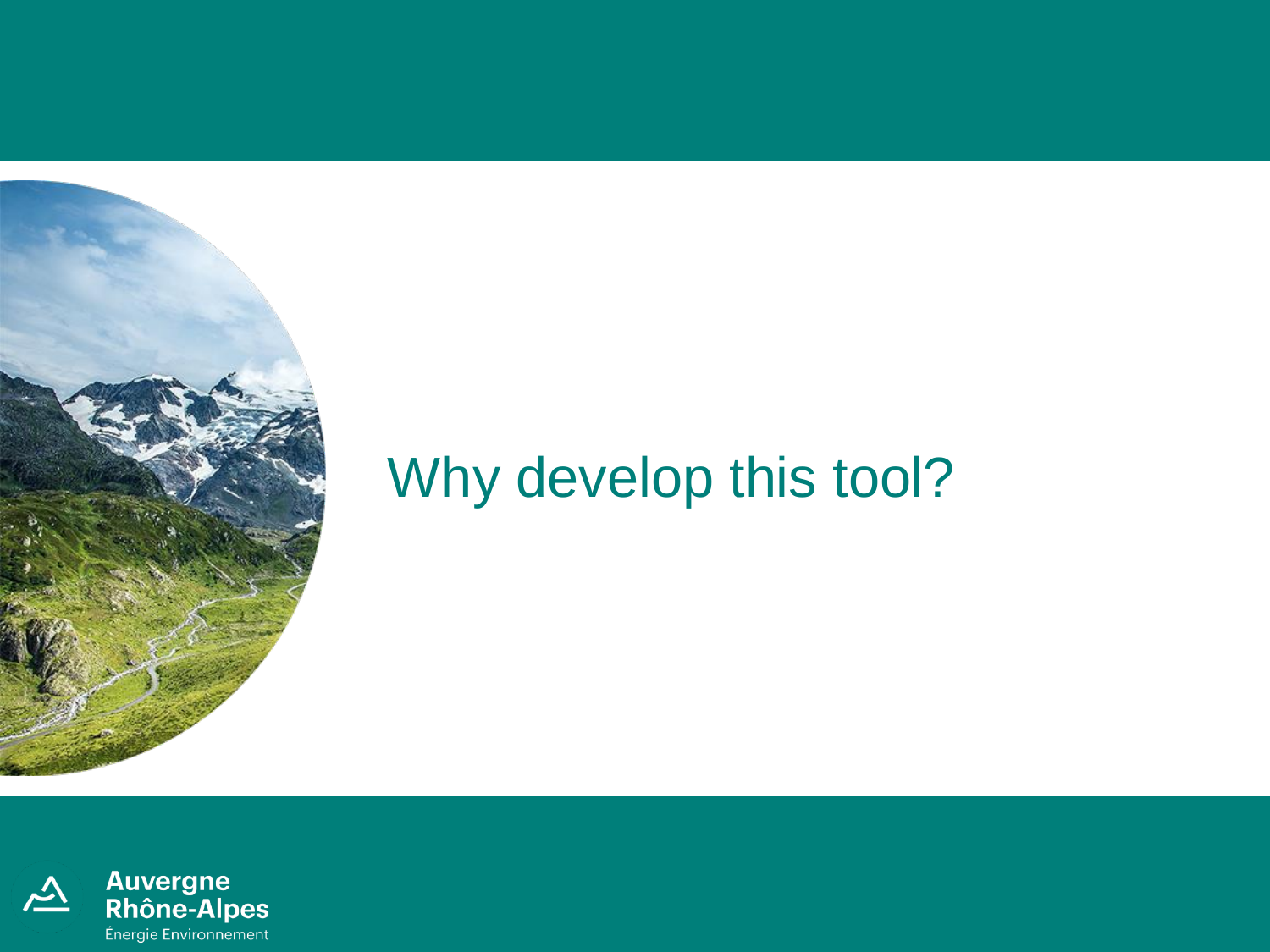# National & Regional Objectives

France's national objective is to be "**Carbon Neutral**" by 2050

- How does this correspond to regional objectives? o Short-term and long-term (2030/2050)
- How can the local territories contribute to this?
- Local governments are obliged to develop a Sustainable Energy and Climate Action Plan (SECAP)

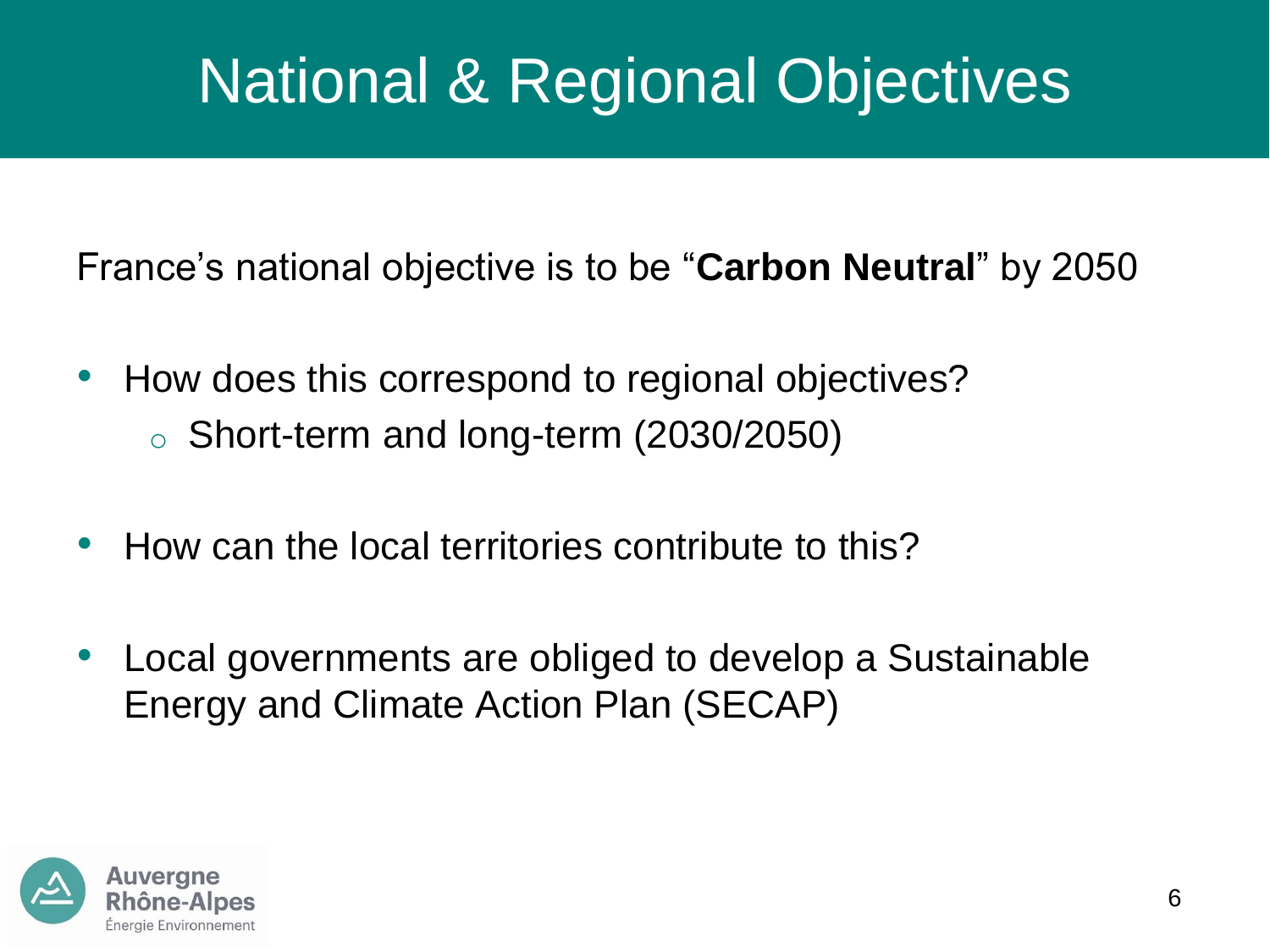# An introduction

First launched in 2018, TerriSTORY® is a project that…

- …contributes to the management of energy and climate transition policy, at regional and local levels
	- o By tracking regional policy trajectories and objectives
	- o By analysing local contributions to these objectives
	- $\circ$  By aiding the implementation and management of these regional and local strategies
- …makes the link between the agency's different missions across the various themes and sectors

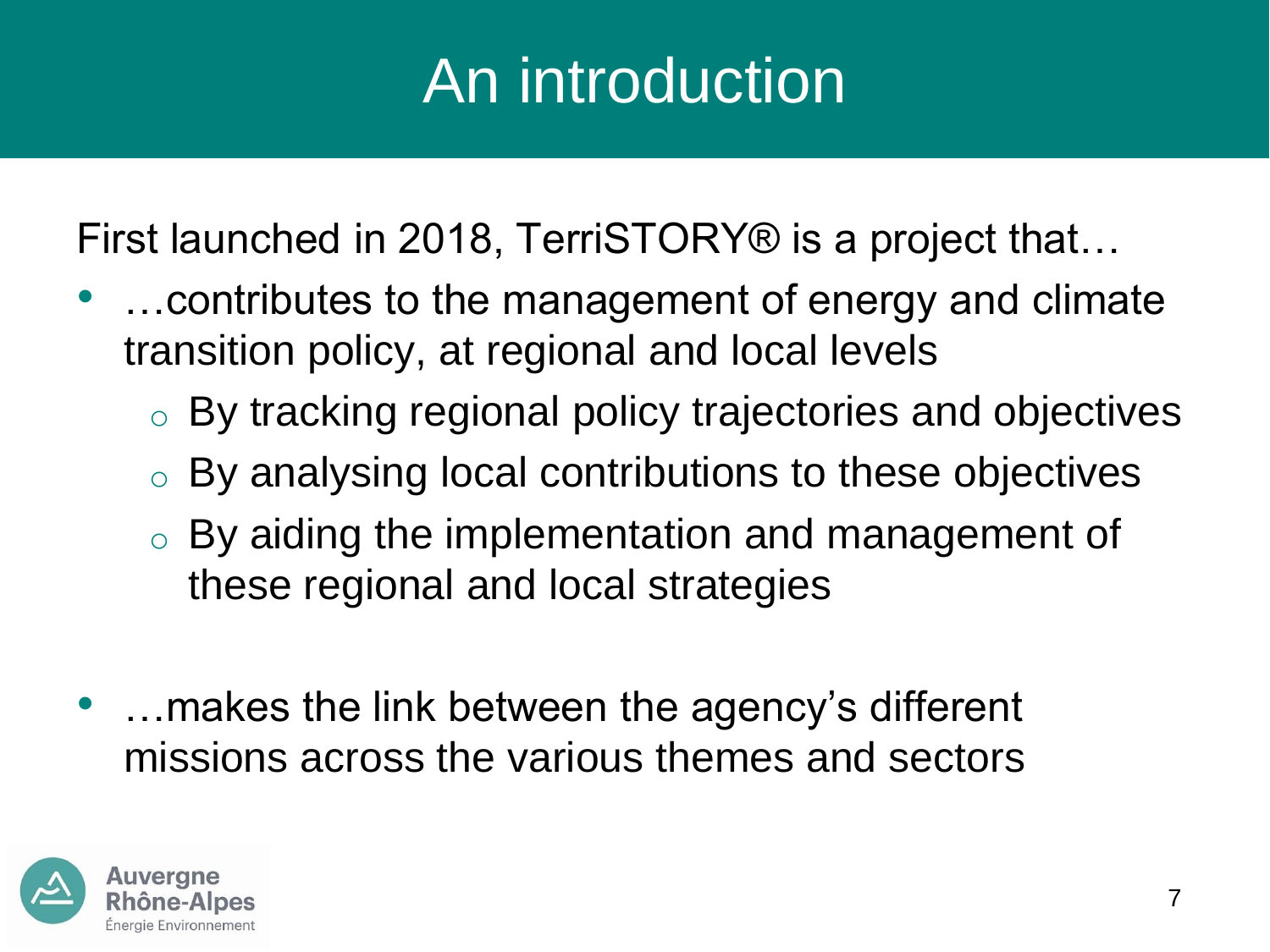# An introduction

### TerriSTORY®…

- …creates a community of public actors facing climate and energy challenges
- ... is supported by a group of stakeholders promoting the management of data as a collective good
- …is a project led by a consortium of actors representing 6 regions in France, permitting a mutualisation of development efforts

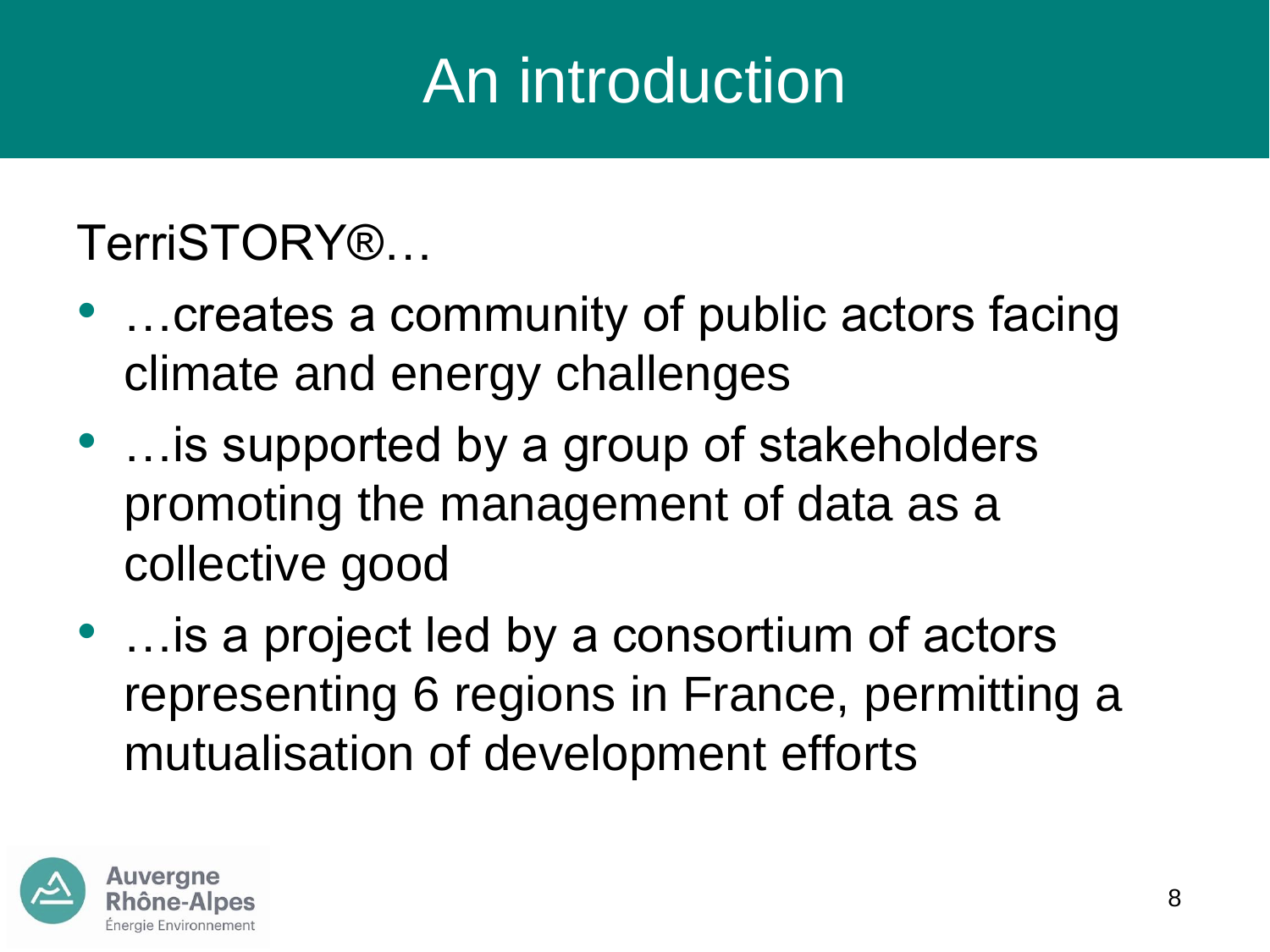## Contributing organisations



**Rhône-Alpes** Énergie Environnement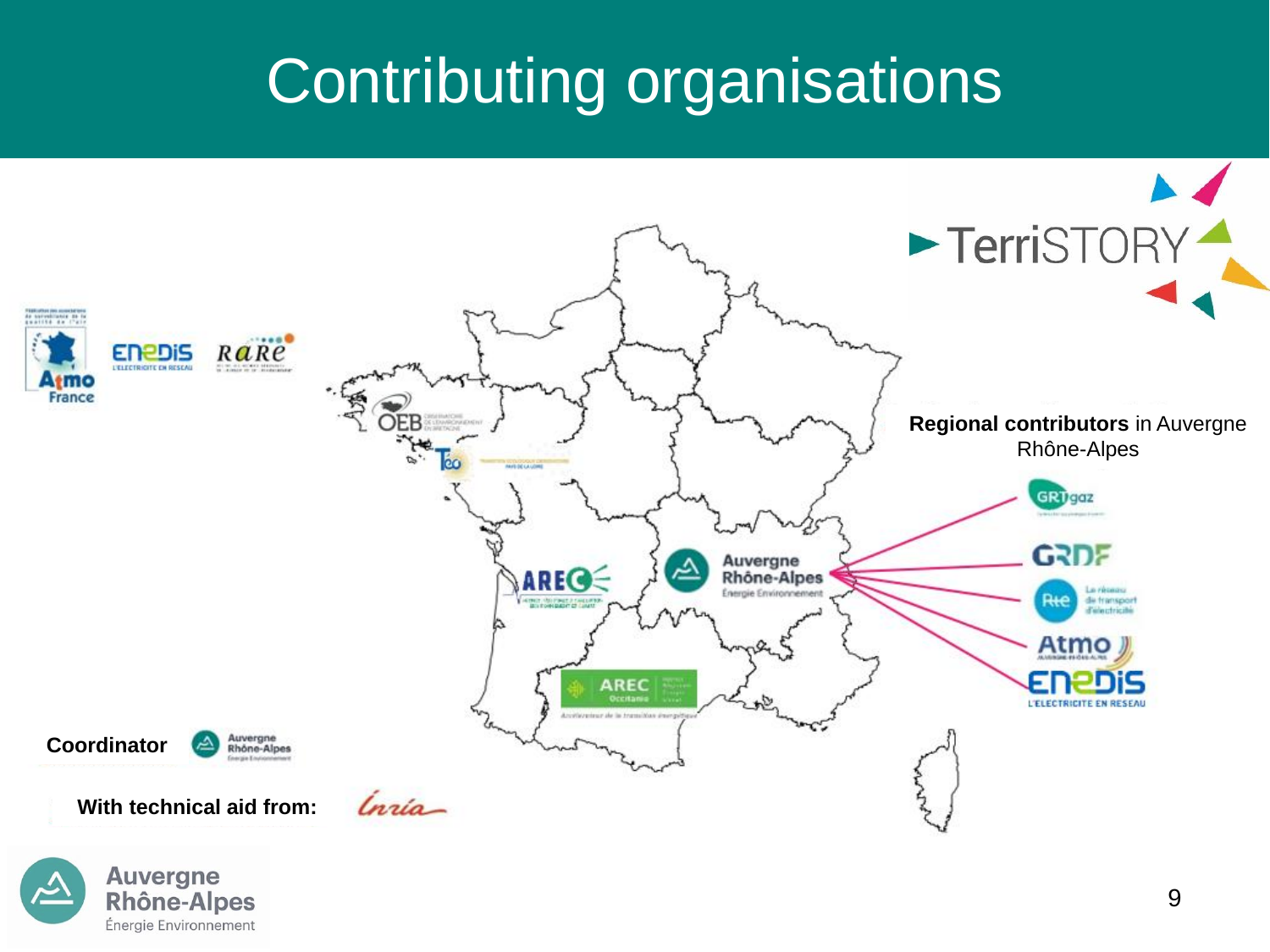## Primary role and requirements

- Making comparable and consistent data, produced by data observatories, accessible to territories in transition
- A tool to pilot the energy and climate transition using a multithematic and transversal approach
	- o E.g. renewable energy potentials, proportion of natural spaces, energy consumption, GHG emissions, mobility options, etc.
- Highlighting economic and social indicators for various action plans
	- $\circ$  E.g. employment, tax benefits, added value, etc.
- Harmonising national, regional and local energy and climate objectives

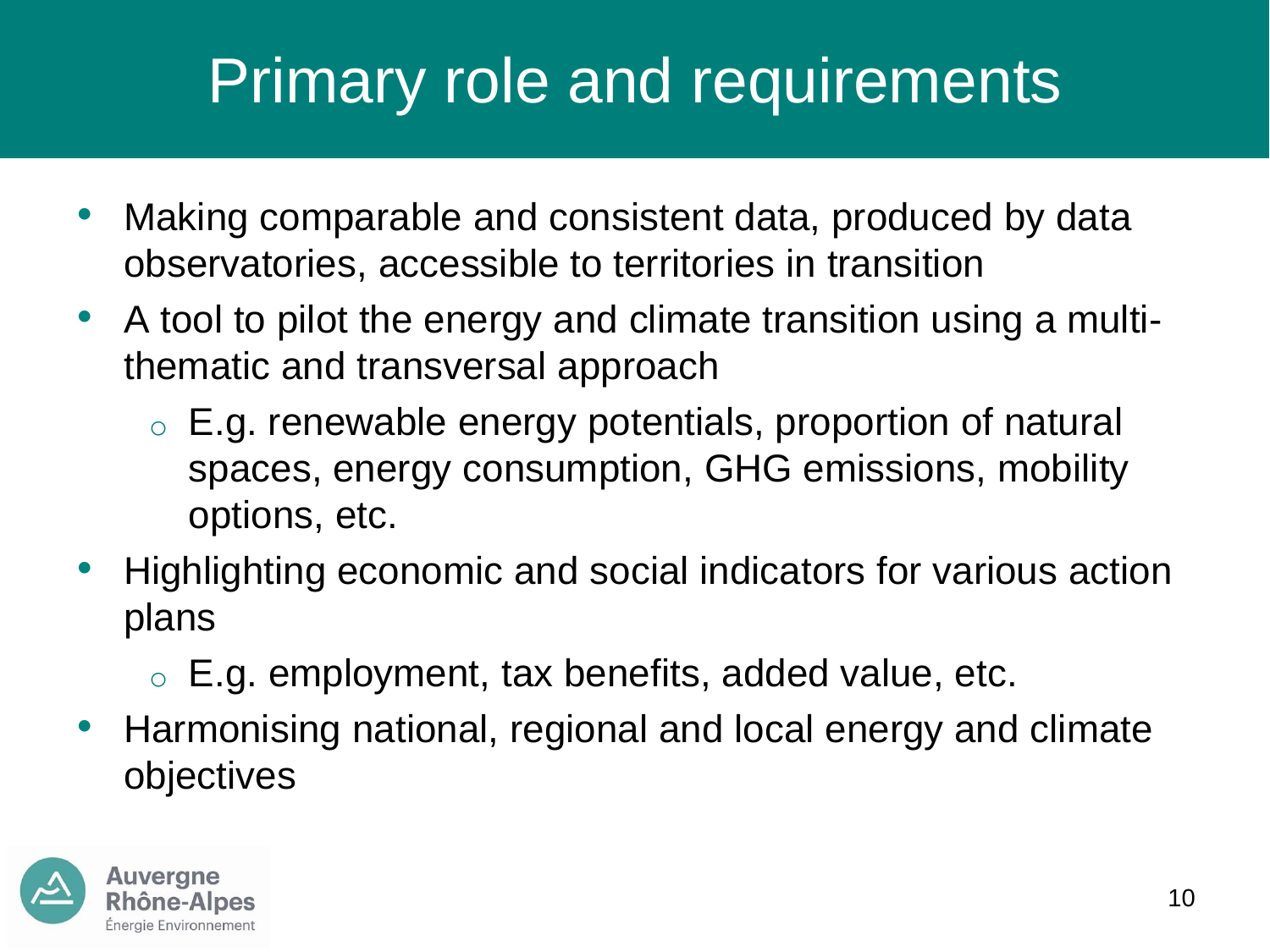

### Governance of the project

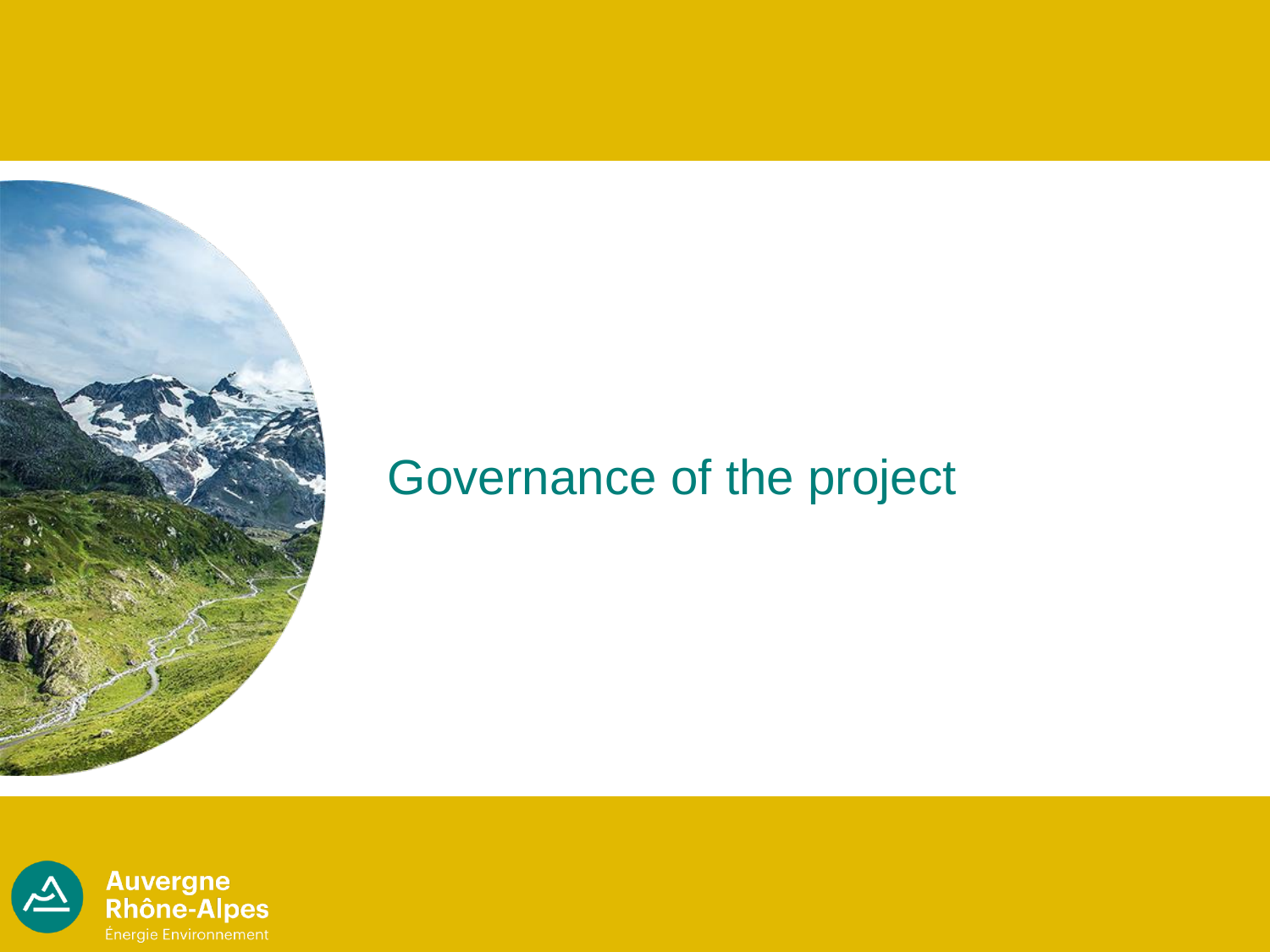

TerriSTORY® is a project co-constructed with the local territories

A multi-level governance system is in place:

- *National project consortium* for global strategic direction (since 2020)
- *National pilot committee* governs overall developments
	- o Annual budget
	- **Partner organisations**
	- Intellectual property
- *Regional pilot committees* govern localised developments
- Project partners may also contribute on their own accord

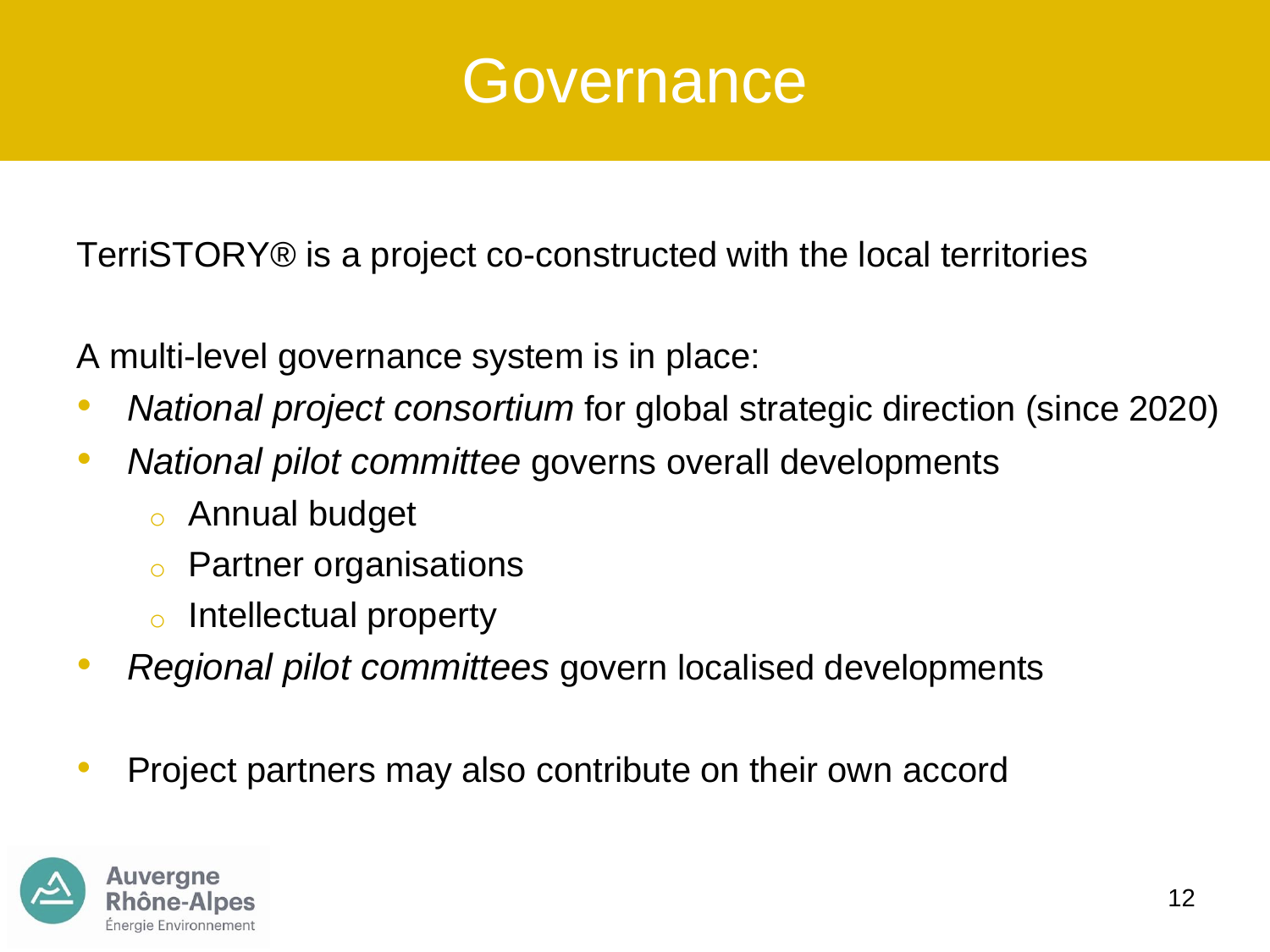

### Current and future developments

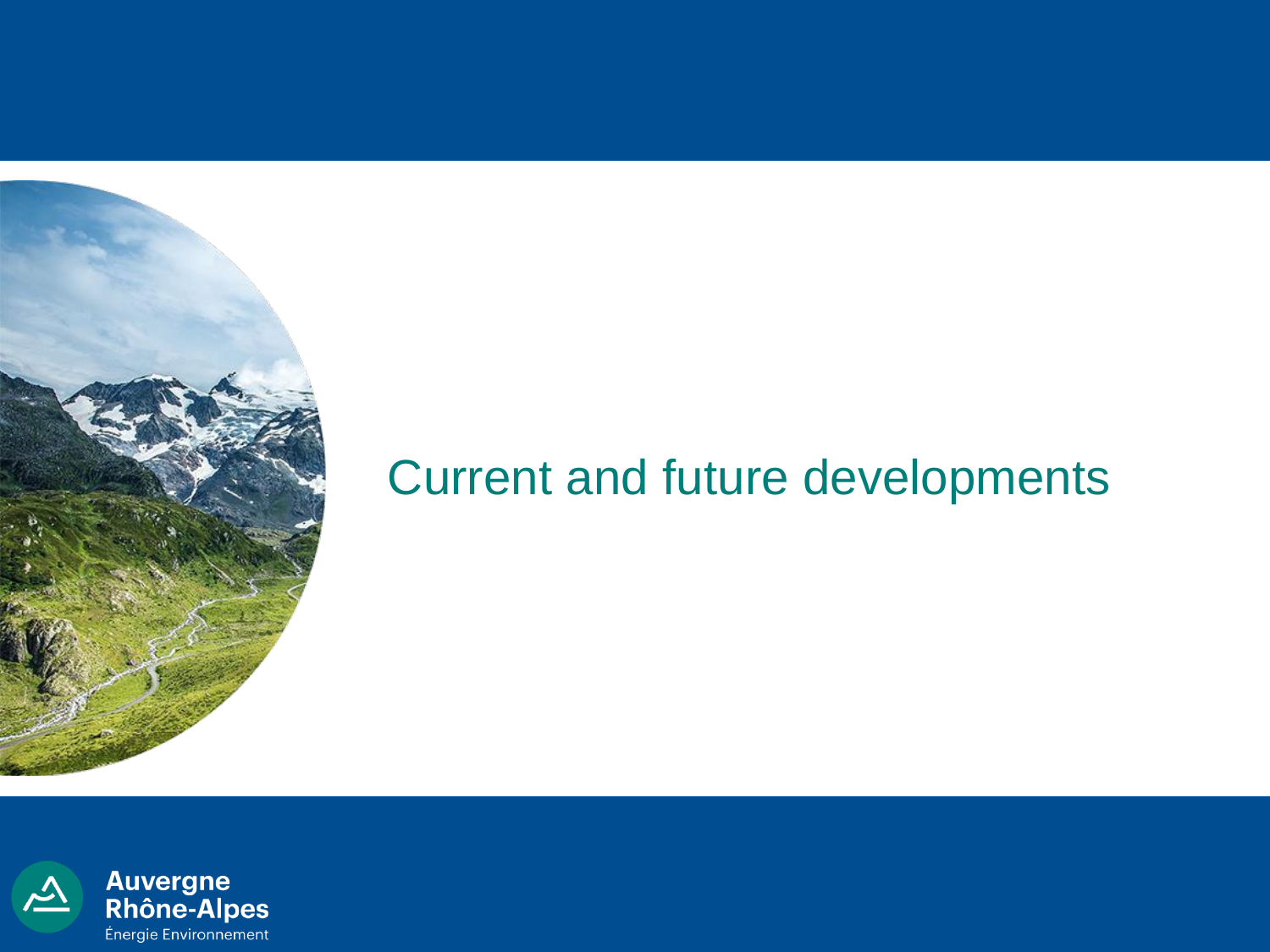## Simple interface, complex messages

#### Detailed analysis by area

Current and historic data analysis Renewable energy production and potential Mobility indicators





#### Energy system forecasting Scenario simulation Socio-economic and environmental impacts Development of local SECAP plans

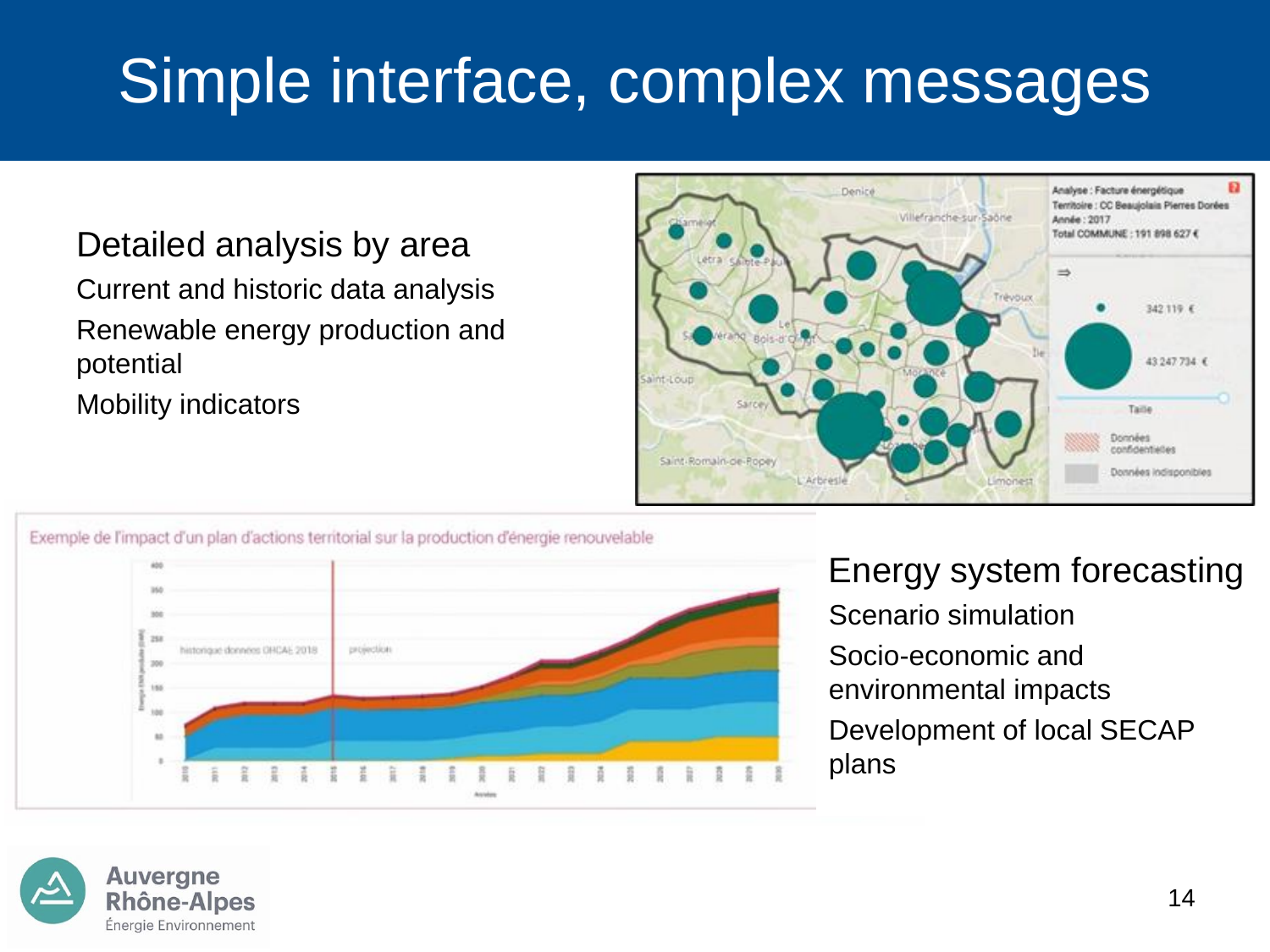## All-in-one analysis dashboard

#### *Latest addition*



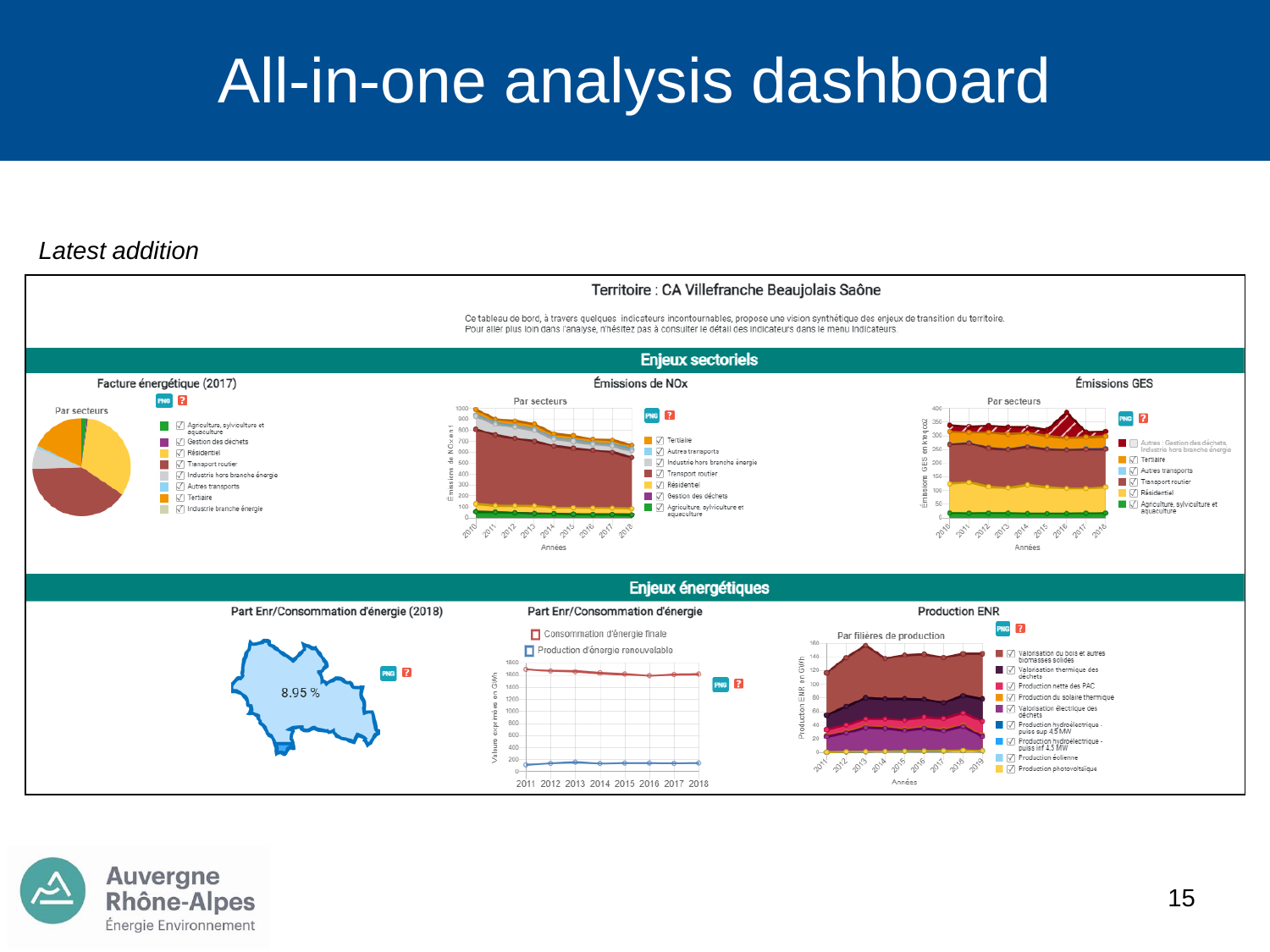## Developments in progress

Thanks to the actors involved in the project, and ongoing National and European projects, TerriSTORY® is in constant evolution

- An innovative **analysis dashboard** to track progress towards objectives
- **New indicators** to present new data sets, such as in mobility
- Visualisation of **energy flows** (Sankey diagrams)

With increasing popularity, the coverage area is growing

- From 1 to 6 French regions in just **3 years**
- Increasing interest on the **international** stage

#### TerriSTORY® is soon to be **Open-Source!**

• Allowing users to contribute to the improvement of the tool

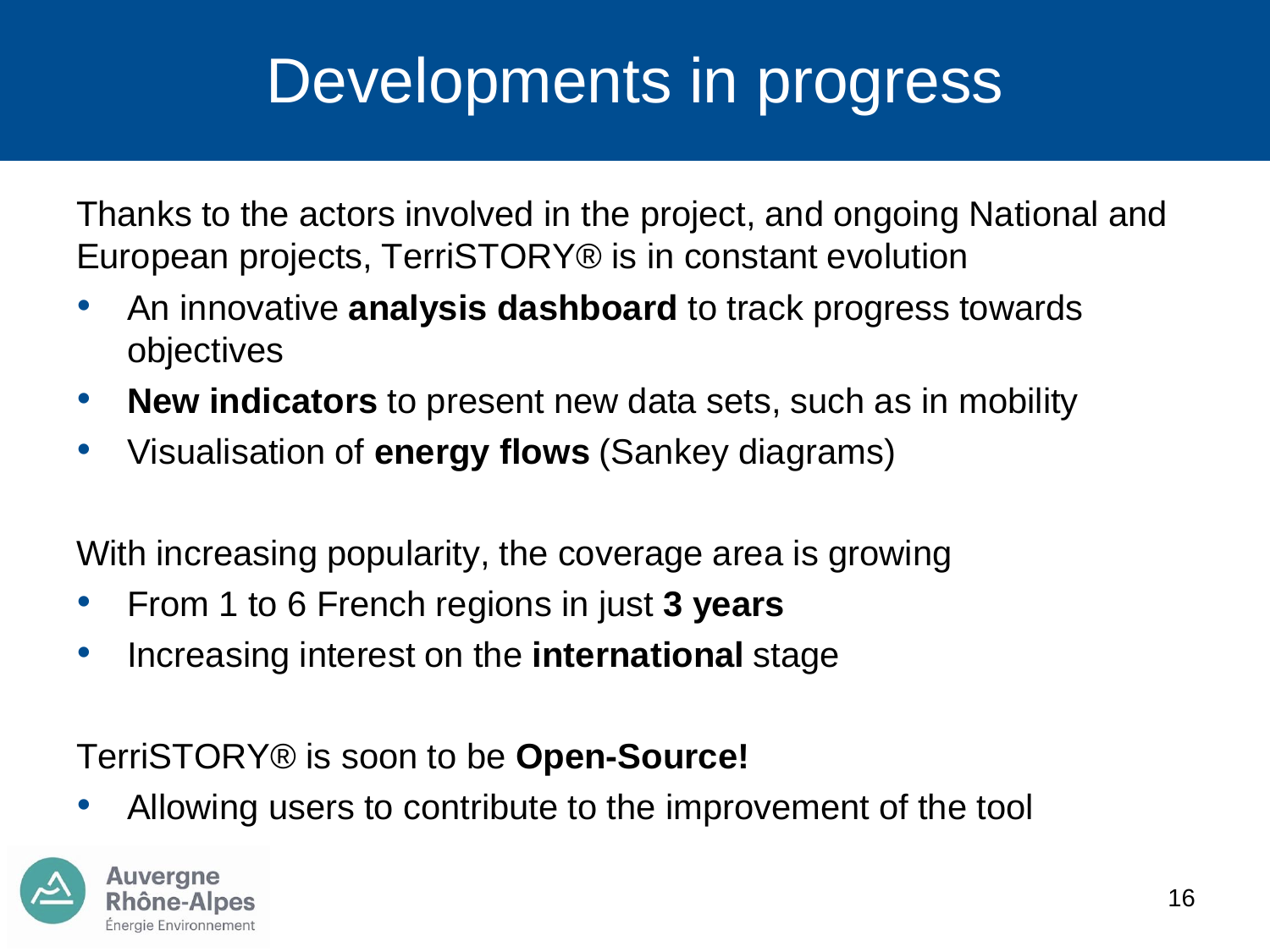

## Go and see the tool in action…

# [www.terristory.fr](http://www.terristory.fr/)